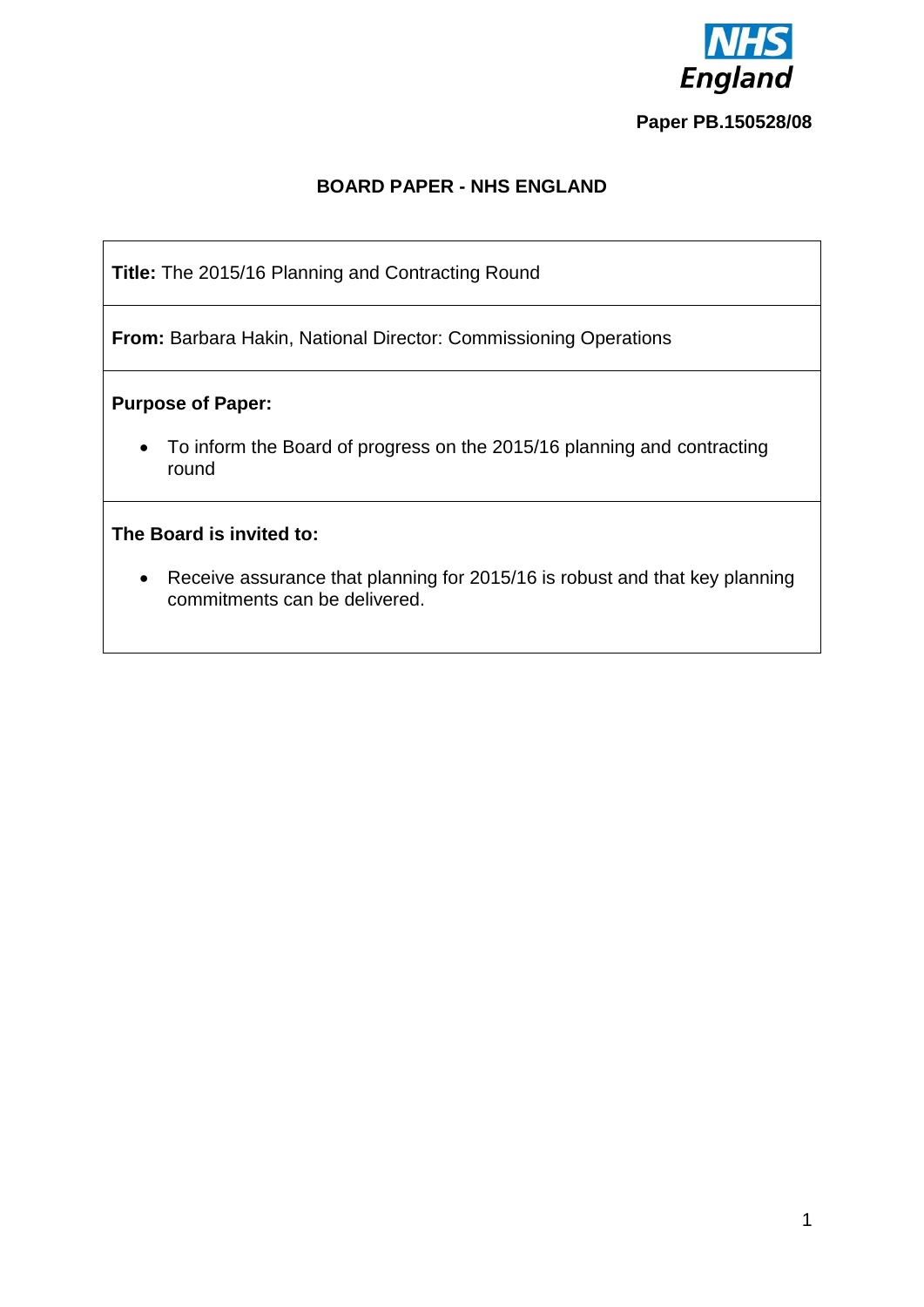## **Introduction**

- 1. This paper summarises the progress that has been made by commissioners, working closely with providers, to develop detailed operational plans for 2015/16 which meet the requirements of *The Forward View into Action* and the supporting *Supplementary Information for Commissioner Planning, 2015/16*.
- 2. The planning guidance emphasised that local NHS organisations must work together to address the priorities for operational delivery in 2015/16, which included particular commitments on:
	- i. improving quality and outcomes;
	- ii. improving patient safety;
	- iii. ensuring patients receive the standards guaranteed by the NHS Constitution;
	- iv. achieving parity for mental health; and
	- v. transforming the care of people with learning disabilities.
- 3. For 2015/16, NHS England, Monitor and the NHS Trust Development Authority (TDA) set a clear expectation that there should be closer alignment between commissioner and provider plans than had previously been the case, including greater consistency between the activity and financial trajectories. This was facilitated by NHS England requesting that plans used a common currency and that activity financial planning data was provided through a single template.
- 4. The original planning timetable was re-framed following a delay regarding the National Tariff, to provide commissioners and providers with additional time to reflect these changes in their planning processes. A revised timetable for planning, contracting and dispute resolution was therefore agreed, requiring:
	- i. draft plans to be submitted on 7 April;
	- ii. contracts to be signed by 31 March;
	- iii. arbitration on contract disputes to be completed by 29 April; and
	- iv. final plans to be submitted by 14 May.
- 5. Activity plans and related operational performance have required further revision and CCGs will therefore be asked to make a further submission on 27 May, following which plans will be regarded as final. Plans will then be published at local level by CCGs with NHS England reporting on the final aggregated position.
- 6. Our joint approach to the review and triangulation of plans has focused on ensuring that operational plans demonstrate:
	- i. the finances to secure delivery of the objectives and compliance with the requirements outlined in the planning guidance;
	- ii. that the finance and activity projections are supported by reasonable and deliverable planning assumptions including level of assumed service redesign and underlying activity growth; and
	- iii. triangulation of finance and activity.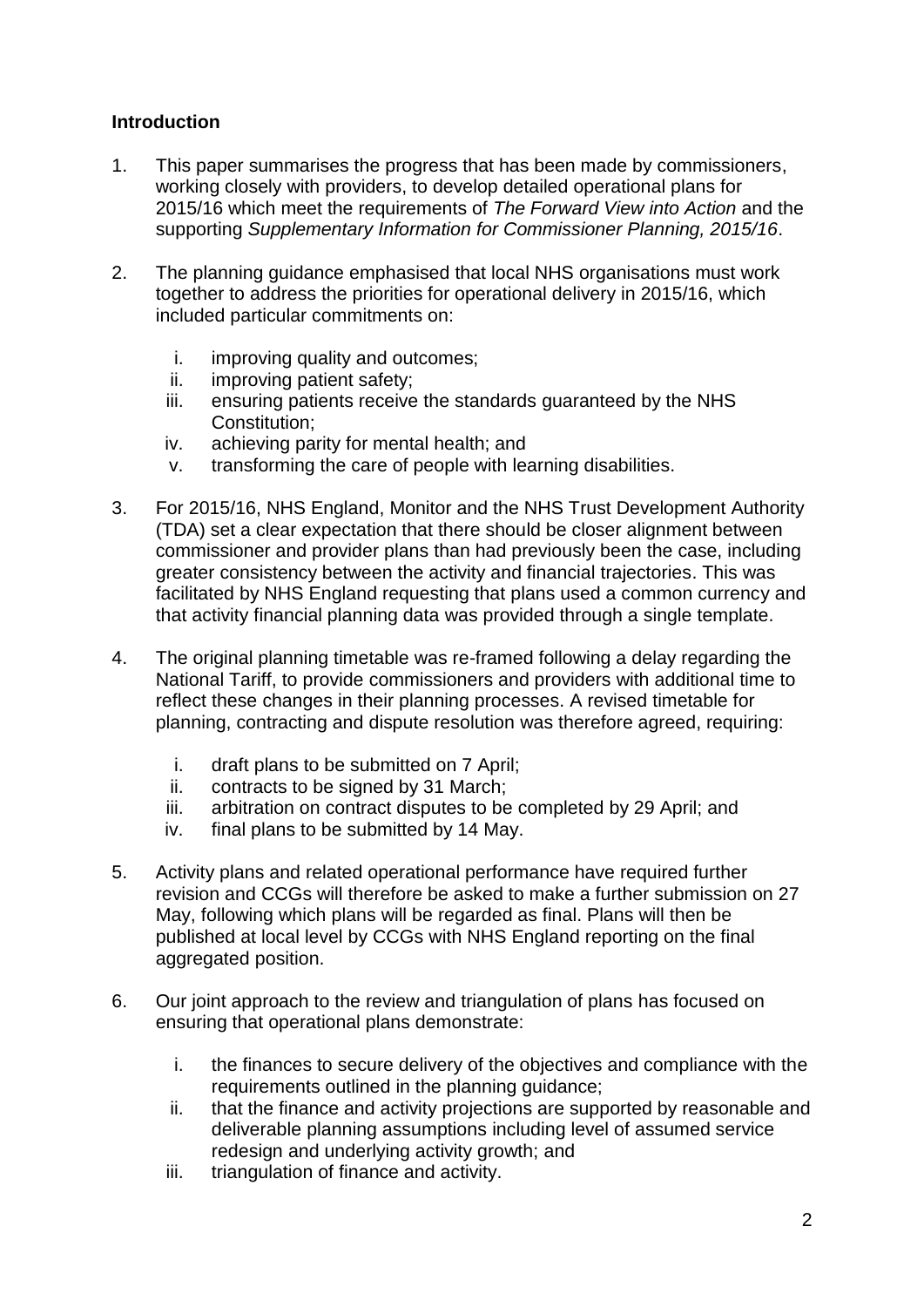### **Development and Assurance of CCG Activity Plans**

- 7. The primary focus of plans has been credible delivery in 2015/16 of operational and financial requirements. Regional assurance has checked that submissions are consistent with the strategic ambitions of Clinical Commissioning Groups (CCGs) and that drawdown proposals are supported by clear investment plans.
- 8. NHS England has carried out a detailed assurance exercise of every CCG plan, particularly focusing on commissioned activity in 2015/16. It has been a priority to ensure that all local health economies have clear, credible plans which represent the most likely scenario for the levels of activity required.
- 9. Working with CCGs, we identified activity and growth trends to create a baseline assumption. For elective activity, there was then an adjustment made for the backlog position on the waiting list. A further adjustment was made using reasonable assumptions about the success of schemes to prevent unnecessary hospital referrals. For non-elective activity, considerable attention was given to the many initiatives, predominantly Better Care Fund (BCF) schemes, which help to keep patients well and provide services at home or in the community across both health and social care, avoiding hospital admission unless it is really necessary. Every health economy already had in place a BCF plan which identified their ambition for 2015/16 based on closer integration of health and social care. It is clearly important for these BCF plans and CCG operational plans to align, but it is recognised that BCF plans represent an ambition, but operational plans need more cautious assumptions.
- 10. We have been able to undertake a much more detailed approach for 2015/16 planning, as this year we have robust information by CCG on 2014/15 activity levels on which to base plans for 2015/16. This was not possible in 2014/15 because of the preceding organisational change from Primary Care Trusts (PCTs) to CCGs. As such, in 2014/15, commissioners' plans for activity levels were significantly exceeded. CCGs have been asked to ensure that this year's plans to enable providers to put in place the appropriate capacity to deliver the standards in the NHS Constitution. Delivering these standards in 2015/16 will again be challenging.
- 11. In some areas where capacity constraints exist, commissioners and providers are working together to secure good alternative local provision from the full range of available providers.
- 12. Close local working between CCGs and provider trusts, supported by the regional tripartite, should ensure good alignment between provider and commissioner plans as they are developed.
- 13. Regions will continue to carry out intensive in-year assurance of CCG commissioning. Should activity levels materialise which exceed plan, CCGs will be expected to take remedial action, including consideration of commissioning additional activity through a contract variation.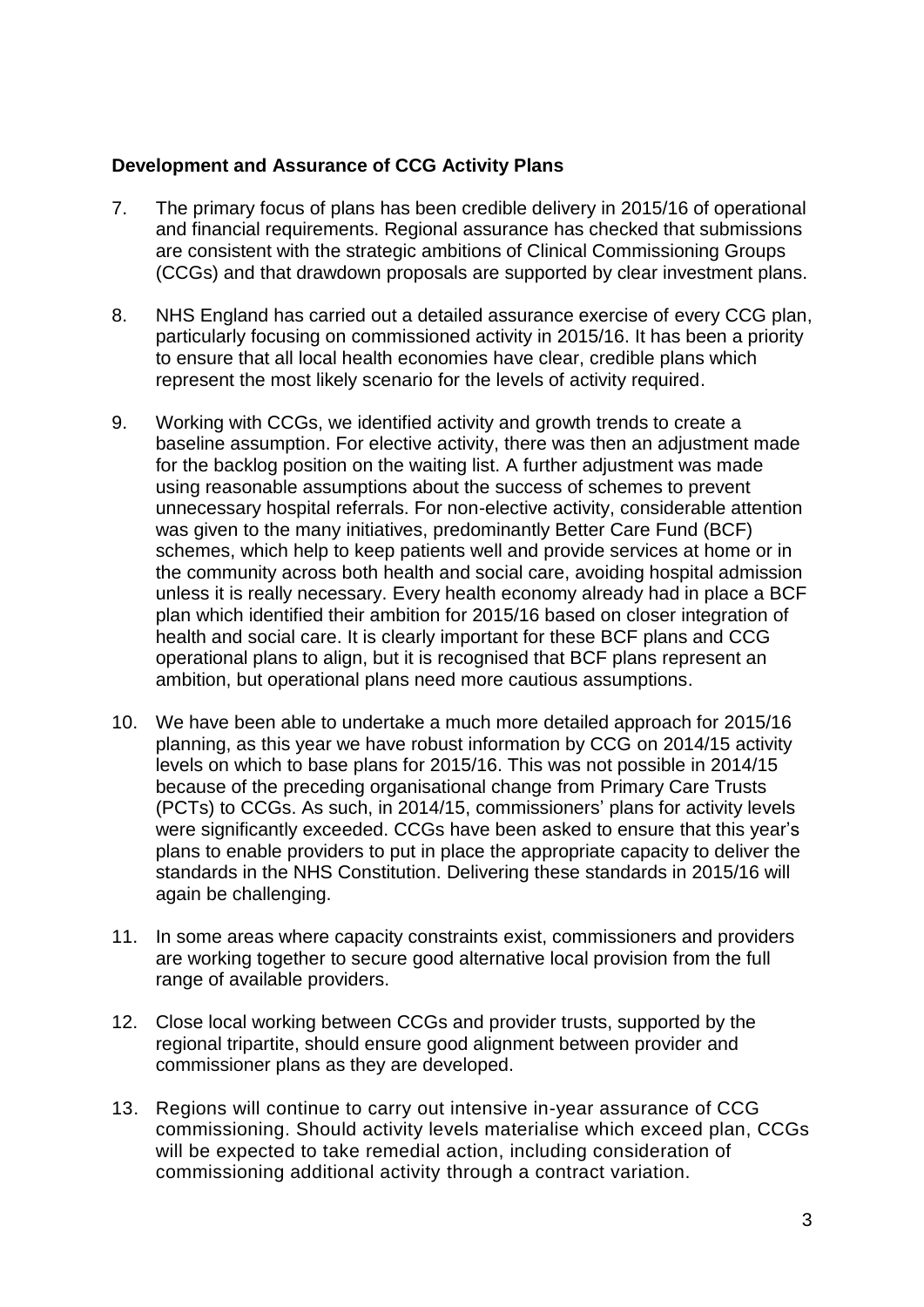### **Other Priorities for Delivery in CCG Plans**

- 14. CCG plans, and our assurance of them, also focus on how cancer standards will be achieved, of which availability of diagnostics is key. Delivering the diagnostic standard largely rests with providers since most diagnostic activity is not commissioned separately.
- 15. The assurance process has also considered how CCGs will achieve the dementia, IAPT (Improving Access to Psychological Therapies) (access and recovery), mental health access and early intervention in psychosis (EIP) standards, and increased investment in mental health services.
- 16. An additional focus is operational resilience for the winter. The funding associated with this is included in baselines for 2015/16, and we have therefore expected current CCG plans to include information on operational resilience schemes. In addition, we anticipate that these plans will be refined over the summer, with a particular focus on the eight 'high impact interventions' that we expect every System Resilience Group (SRG) to address.

### **Oversight of Direct Commissioning Plans**

- 17. NHS England, working in partnership with Monitor and the TDA, has applied the same principles and approach to the development and assurance of plans for the services which it commissions directly, including specialised services and secondary dental care services. Our focus has been on ensuring that adequate activity had been commissioned to deal with demographic growth and the increases we see year on year in elective specialised activity, adjusted for current waiting list position and initiatives to reduce unnecessary activity.
- 18. All NHS Trust contract negotiations for specialised activity have been completed without recourse to arbitration. The majority of Foundation Trust and Independent Sector negotiations are expected to complete by their scheduled deadline of 31 May 2015.

### **Finance**

- 19. Across the commissioning system in aggregate we have achieved a balanced plan for the year based on 14 May submissions, with the benefit of £579m of 2014/15 and earlier year surpluses applied in the form of drawdown, and a further £150m of support to commissioners to fund the 15/16 enhanced tariff option agreed with the vast majority of NHS providers. In 2015/16, emergency resilience monies of £400m have been allocated at the start of the year on a recurrent basis, and schemes are already in place.
- 20. Direct commissioning is planning a balanced position in 2015/16 as are the majority of CCGs. 22 CCGs are planning to be (cumulatively) in deficit by the end of 2015/16. These plans have been subject to particularly intensive scrutiny to ensure that ambitious but plausible recovery plans are in place to minimise